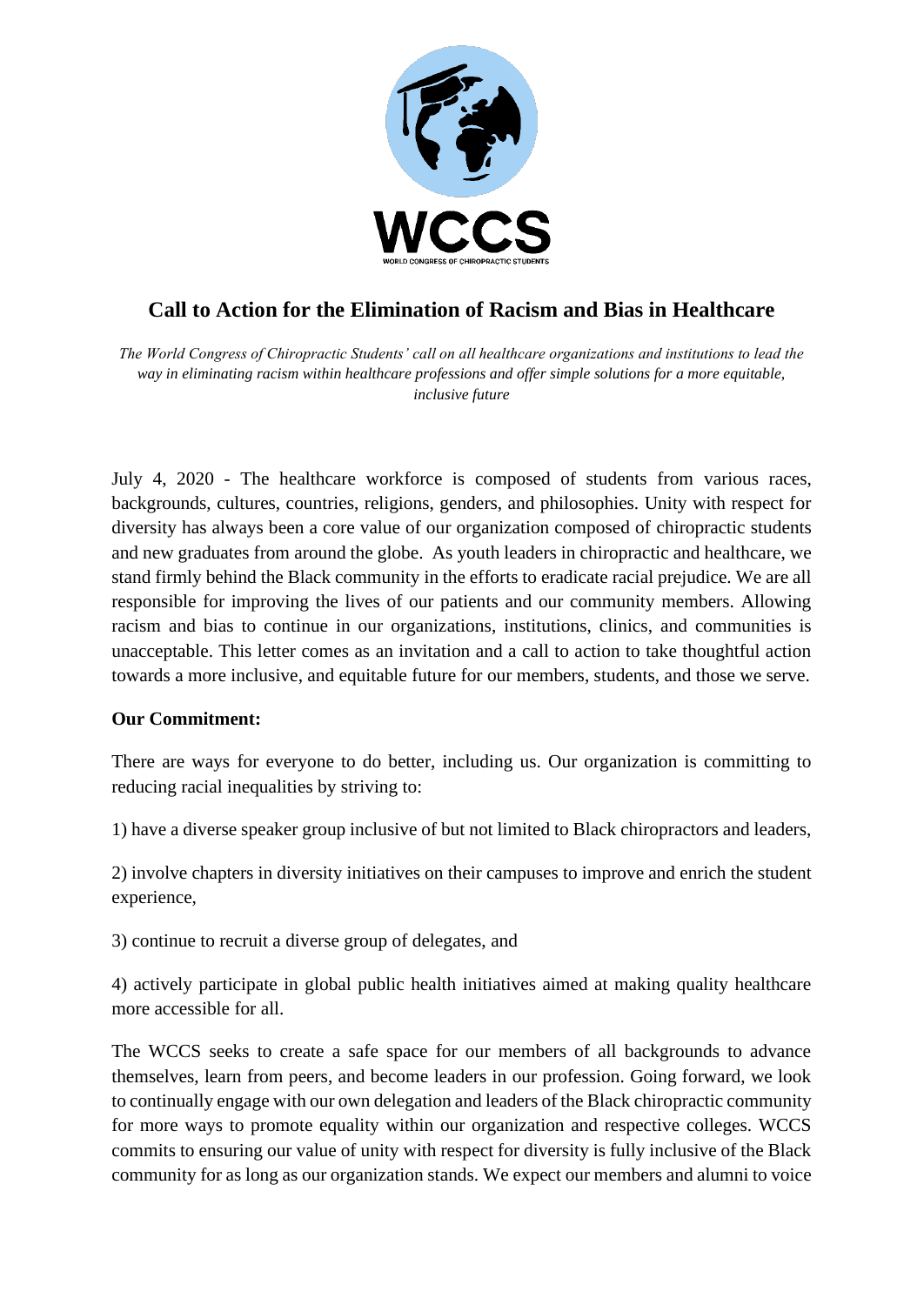any concerns and solutions to the current and future Team of Officials, and Head Delegates should the leaders or members within our organization fall short in this commitment going forward.

## **Healthcare Organizations:**

We call on fellow healthcare organizations to make similar commitments. The more leaders involved in making positive changes to reduce racial disparities, the more we can accomplish both within our organizations and respective professions. This is a time to exchange ideas and share best practices with one another to ensure a long-lasting improvement in organizational culture. We look forward to hearing from other healthcare organizations on additional ideas for reducing inequalities.

## **Educational Institutions and Governing Bodies:**

We recognize that many educational institutions across various health disciplines put an emphasis on reducing inequalities amongst their students, faculty, and future patients, and applaud those who have successful programs. However, for many institutions there is room for improvement. Thus, your students and alumni are looking to you to take action towards a more inclusive future on your campuses. We are suggesting several solutions to improve programs and policies on the topics of diversity inclusion, racial bias, and healthcare disparities among minorities. The first action step is to ensure campus police and security officers receive mandatory training on non-violent crisis intervention to prevent the use of excessive force towards Black and minority students, and ensuring a strict zero-tolerance policy for these employees on racism and police violence. The second step we propose is to ensure all faculty are held to a zero-tolerance policy towards racism and receive training on implicit bias. This provides the opportunity to improve faculty-student interactions, as well as the creation and dissemination of educational curriculum that better prepares the future healthcare workforce to serve Black and minority patients.

The next action step is to implement ongoing educational programs for students and alumni, and the following are our three suggestions of methods that may be implemented to improve education on racial bias:

1) required seminars for students,

2) required educational courses counting toward student's graduation credits, and

3) required continuing education credits for alumni.

With ongoing, mandatory education provided on this topic, institutions can play a larger role in reducing racism amongst students and faculty within institutions, as well as reducing the racial disparities in clinical outcomes for our patients.